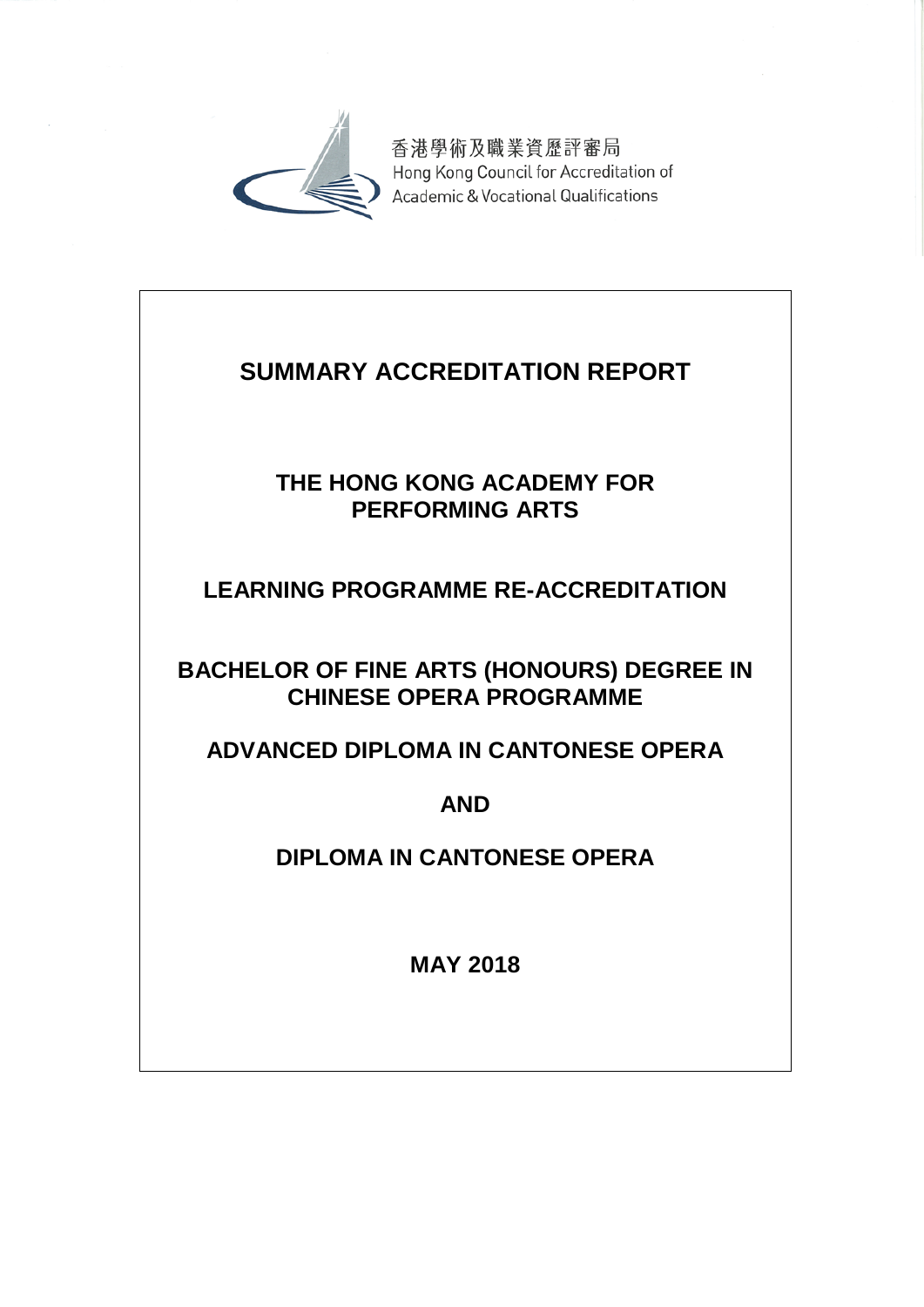This accreditation report is issued by the Hong Kong Council for Accreditation of Academic and Vocational Qualifications (HKCAAVQ) in its capacity as the Accreditation Authority as provided for under the Accreditation of Academic and Vocational Qualifications Ordinance (Cap. 592) (AAVQO). This report outlines the HKCAAVQ's determination, the validity period of the determination as well as any conditions or restrictions on the determination.

#### **1. Introduction**

- 1.1 The Hong Kong Academy for Performing Arts was established by The Hong Kong Academy for Performing Arts Ordinance (Cap 1135) in 1984. It has since undergone three successful Institutional Reviews, a number of Learning Programme Accreditation/ Re-accreditation exercises, and two successful Programme Area Accreditation (PAA) exercises at QF Level 5 and Level 6 respectively, and also a Periodic Review to maintain the PAA status for its QF Level 5 programmes.
- 1.2 At present, all of the Academy's Bachelor and Master Degree programmes either fall under the approved programme areas in PAA or have gone through HKCAAVQ accreditation. In addition, the Academy also offers three Advanced Diplomas at QF Level 4 and three Diplomas at QF Level 3 in Dance, Music and Cantonese Opera, and three QF Level 3 certificate programmes.
- 1.3 The Academy has now commissioned HKCAAVQ to conduct learning programme re-accreditation for its Bachelor of Fine Arts (Honours) Degree in Chinese Opera Programme (BFA), Advanced Diploma in Cantonese Opera (ADip) and Diploma in Cantonese Opera (Dip) programmes that are outside the approved scope of programme areas under PAA and which were accredited in the 2013/14 academic year for a validity period of five years.
- 1.4 The accreditation exercise was conducted according to the relevant accreditation guidelines referred to in the Service Agreement and the Terms of Reference stated therein. A site visit took place on 14-16 March 2018.

## **2. HKCAAVQ's Accreditation Determination**

Having due consideration of the accreditation panel's observations and comments as presented in this Report, HKCAAVQ makes the following accreditation determination: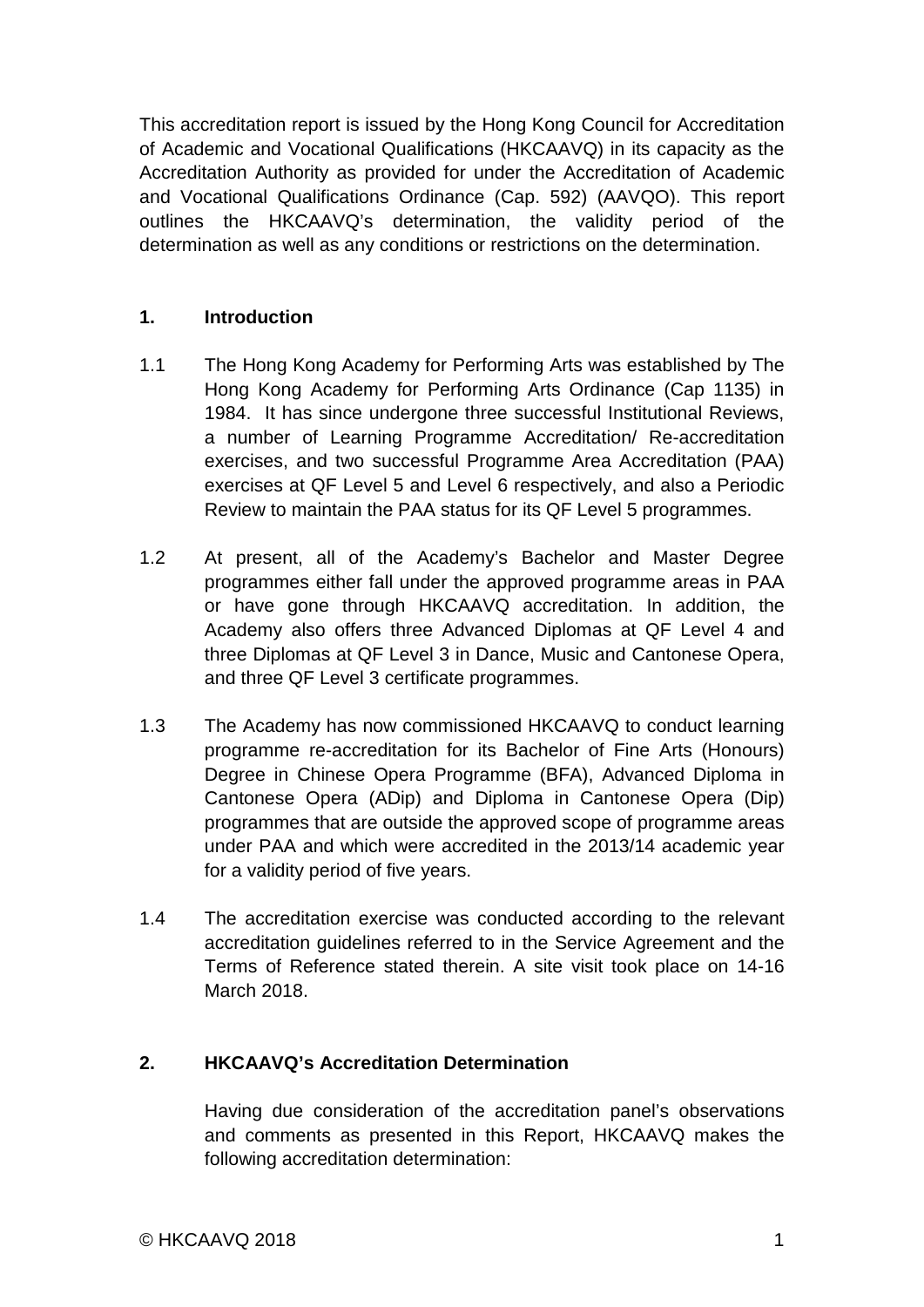## 2.1 **Learning Programme Re-accreditation**

## Approval

| Name of<br><b>Operator</b>                                    | The Hong Kong Academy for Performing Arts<br>香港演藝學院                                                                                                                                                                                                                  |                                                            |                                              |  |
|---------------------------------------------------------------|----------------------------------------------------------------------------------------------------------------------------------------------------------------------------------------------------------------------------------------------------------------------|------------------------------------------------------------|----------------------------------------------|--|
| Name of Award<br><b>Granting Body</b>                         | The Hong Kong Academy for Performing Arts<br>香港演藝學院                                                                                                                                                                                                                  |                                                            |                                              |  |
| <b>Title of Learning</b><br>Programme                         | <b>Bachelor of Fine</b><br><b>Advanced Diploma</b><br>Arts (Honours)<br>in Cantonese<br>Degree in Chinese<br>Opera<br>Opera Programme<br>粵劇高等文憑<br>戲曲藝術學士(榮<br>譽)學位課程                                                                                                |                                                            | Diploma in<br>Cantonese Opera<br>粵劇文憑        |  |
| <b>Title of</b><br>Qualification<br>(Exit Award)              | <b>Bachelor of Fine</b><br>Arts (Honours) in<br><b>Chinese Opera</b><br>(Cantonese Opera<br>Performance)<br>戲曲藝術學士(榮<br>(粵劇表演)<br>譽)<br><b>Bachelor of Fine</b><br>Arts (Honours) in<br><b>Chinese Opera</b><br>(Cantonese Opera<br>Music)<br>戲曲藝術學士 (榮<br>譽) (粵劇音樂) | <b>Advanced Diploma</b><br>in Cantonese<br>Opera<br>粵劇高等文憑 | Diploma in<br><b>Cantonese Opera</b><br>粵劇文憑 |  |
| <b>Primary Area of</b><br><b>Study and</b><br><b>Training</b> | Arts, Design and Performing Arts                                                                                                                                                                                                                                     |                                                            |                                              |  |
| Sub-area<br>(Primary Area of<br><b>Study and</b><br>Training) | <b>Performing Arts</b>                                                                                                                                                                                                                                               |                                                            |                                              |  |
| <b>Other Area of</b><br><b>Study and</b><br><b>Training</b>   | Not applicable                                                                                                                                                                                                                                                       |                                                            |                                              |  |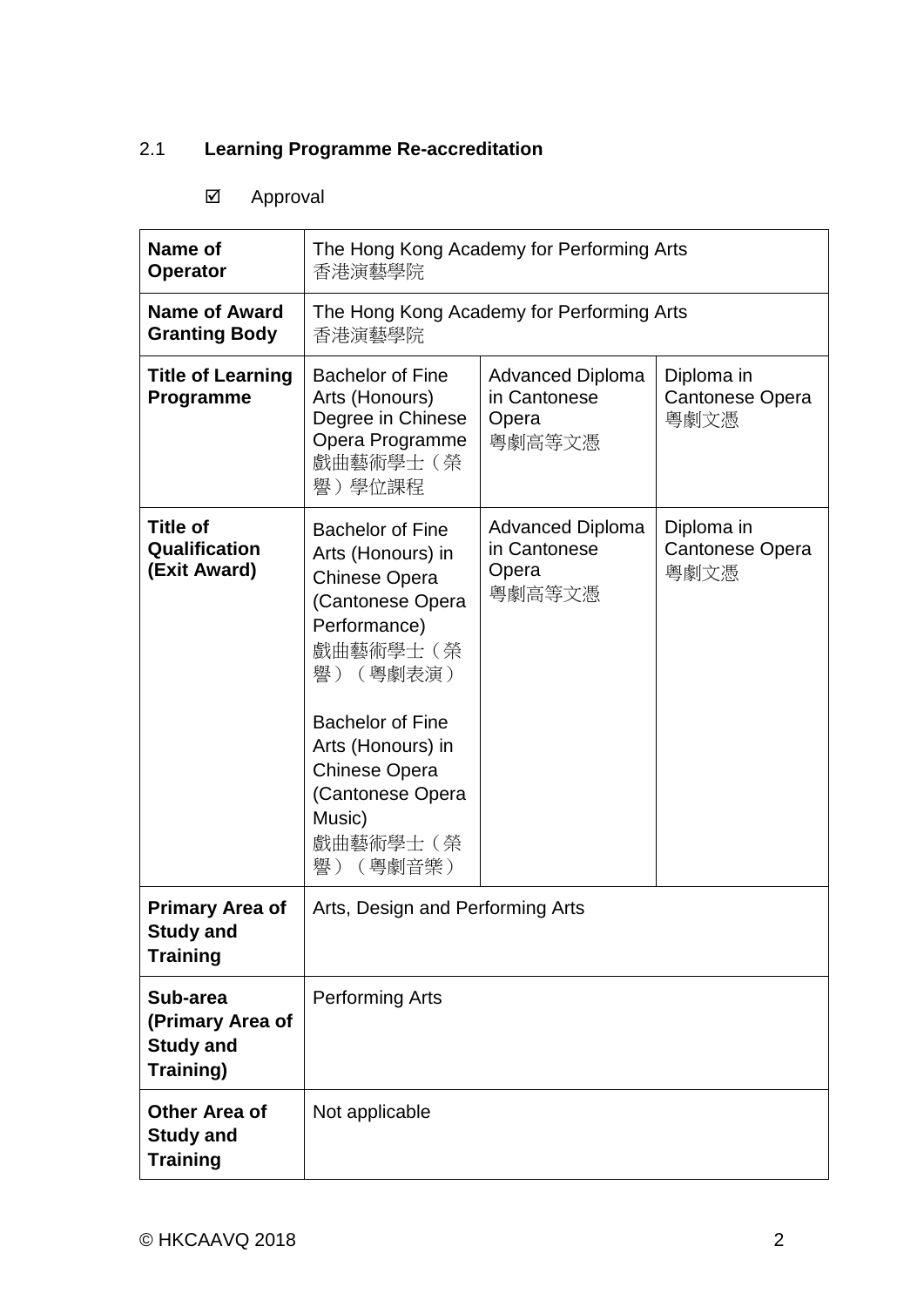| Sub-area (Other<br><b>Area of Study</b><br>and Training)                         | Not applicable                                 |                                  |                       |  |
|----------------------------------------------------------------------------------|------------------------------------------------|----------------------------------|-----------------------|--|
| <b>QF Level</b>                                                                  | Level 5<br>Level 4<br>Level 3                  |                                  |                       |  |
| <b>QF Credits</b>                                                                | Not applicable                                 | 231 (Performance)<br>223 (Music) |                       |  |
| <b>Mode of</b><br><b>Delivery and</b><br>Programme<br>Length                     | Full-time,<br>Full-time,<br>4 years<br>2 years |                                  | Full-time,<br>2 years |  |
| <b>Start date of</b><br><b>Validity Period</b>                                   | 1 September 2018                               |                                  |                       |  |
| End date of<br><b>Validity Period</b>                                            | 31 August 2023                                 |                                  |                       |  |
| Number of<br><b>Enrolments</b>                                                   | One enrolment per year                         |                                  |                       |  |
| <b>Maximum</b><br><b>Number of New</b><br><b>Students</b>                        | 22 per year                                    | 14 per year<br>22 per year       |                       |  |
| <b>Specification of</b><br><b>Competency</b><br>Standards-<br>based<br>Programme | $\Box$ Yes                                     | $\boxtimes$ No                   |                       |  |
| <b>Address of</b><br><b>Teaching Venue</b>                                       | 1 Gloucester Road, Wan Chai, Hong Kong         |                                  |                       |  |

## 2.1.1 **Requirements**

## For Bachelor of Fine Arts (Honours) Degree Programme

(a) The Academy is to add at least one course on Jingju/ Kunqu traditional repertoire (京崑傳統折子戲) as an Elective to the Bachelor of Fine Arts (Honours) Degree in Chinese Opera Programme.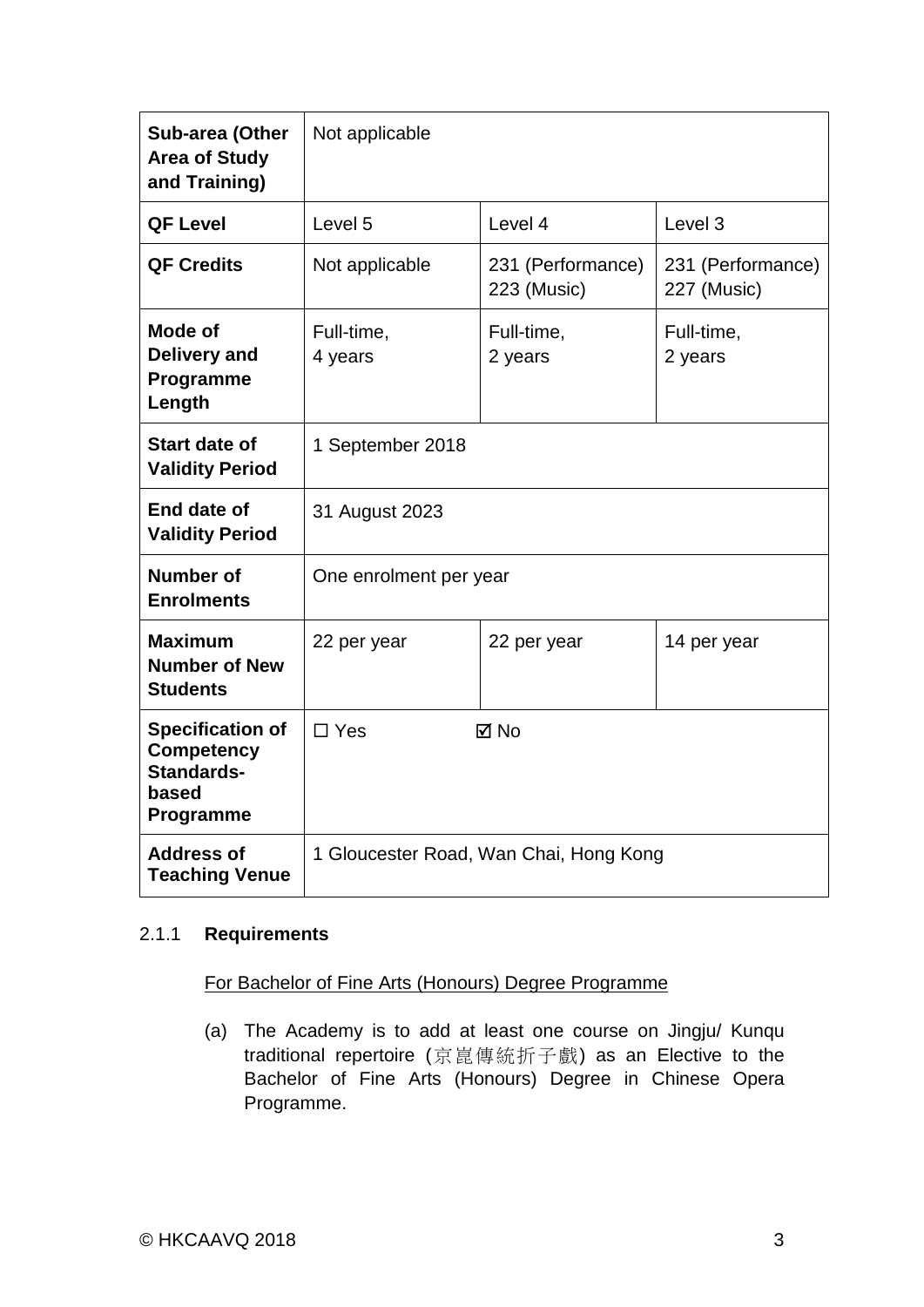#### For all three programmes

- (b) The Academy is to appoint at least four full-time academic staff with requisite qualifications and relevant undergraduate teaching and/or practical experience to cover each of the four major areas of studies of vocal (粵曲演唱), performance (表演程式), percussion (鑼鼓) and music accompaniment (音樂伴奏). These four staff are to be in post no later than September 2020.
- (c) The Academy is to submit relevant documents to HKCAAVQ on the fulfilment of the first requirement **on or before 31 August 2019**, and of the second requirement **on or before 31 August 2020**. The maintenance of the accreditation status of the programmes during the validity period is subject to the satisfactory fulfilment of the requirements.

#### 2.1.2 **Recommendations**

#### For Bachelor of Fine Arts (Honours) Degree Programme

(a) The Academy should offer appropriate internship to all students of the BFA Programme including those of the Music Stream.

#### For all three programmes

- (b) The Academy should work to narrow the gap between what students learn in class and what industry expects.
- (c) The Academy should review its assessment process and criteria to ensure greater transparency and fairness.
- (d) The Deputy Director (Academic) should closely monitor the School Dean's performance on a regular basis.
- (e) The Academy should put more resources into staff development to improve teaching practice.
- (f) The Academy should make some temporary arrangements to provide adequate and proper practice space for students of the School until the new venue and new rooms are available.

#### **3. Programme Details**

The following programme information is provided by the operator.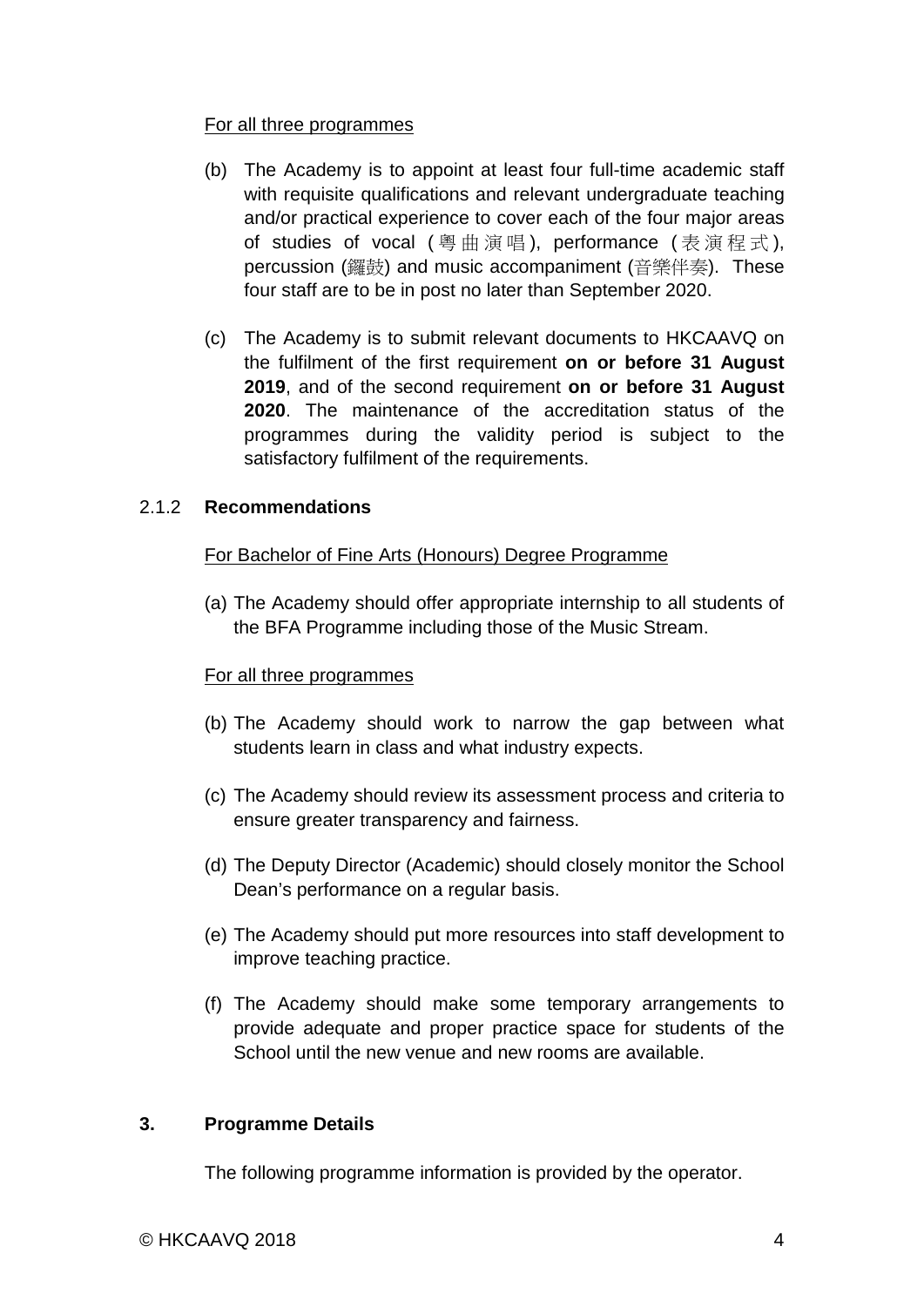### 3.1 Programme Objectives

#### Bachelor of Fine Arts (Honours) Degree Programme

The degree programme aims at:

- developing students' academic and intellectual abilities up to the requirements of Level 5 of the Qualifications Framework;
- developing students' performance skills in Chinese opera to a professional standard;
- developing students' creativity and independence in artistic practice;
- developing students' understanding of the interrelatedness of the other art forms and academic disciplines with Chinese opera, so as to encourage students to widen their intellectual horizons;
- enhancing students' ability to make aesthetic judgements about the art form;
- stimulating students' ability to discover new applications of the traditional creative processes, testing and evaluating the effectiveness of these applications; and
- developing students' ability to be an effective and articulate professional advocate for the art of Chinese opera.

### Advanced Diploma Programme

The Advanced Diploma programme aims at providing students with rigorous approaches to the acquisition of general competencies, knowledge and skills specific to Cantonese opera performance, developing students' ability to perform ranges of specific skills in Cantonese opera at an advanced level of technical complexity and artistic sophistication, and developing students' creative and artistic capabilities, self ‐ motivation, and independence in learning and practicing Cantonese opera.

#### Diploma Programme

The Diploma programme aims at introducing the foundational technical and stylistic requirements of performance; developing students' competency in the chosen stream of study, accumulating students' performance experience in formal and other contexts, providing students with fundamental training in Cantonese opera musicianship and critical writing, research and creative work, introducing students to personal attributes and communication skills that a professional performer needs to acquire, and cultivating students a broad range of competencies through Major and Contextual Studies.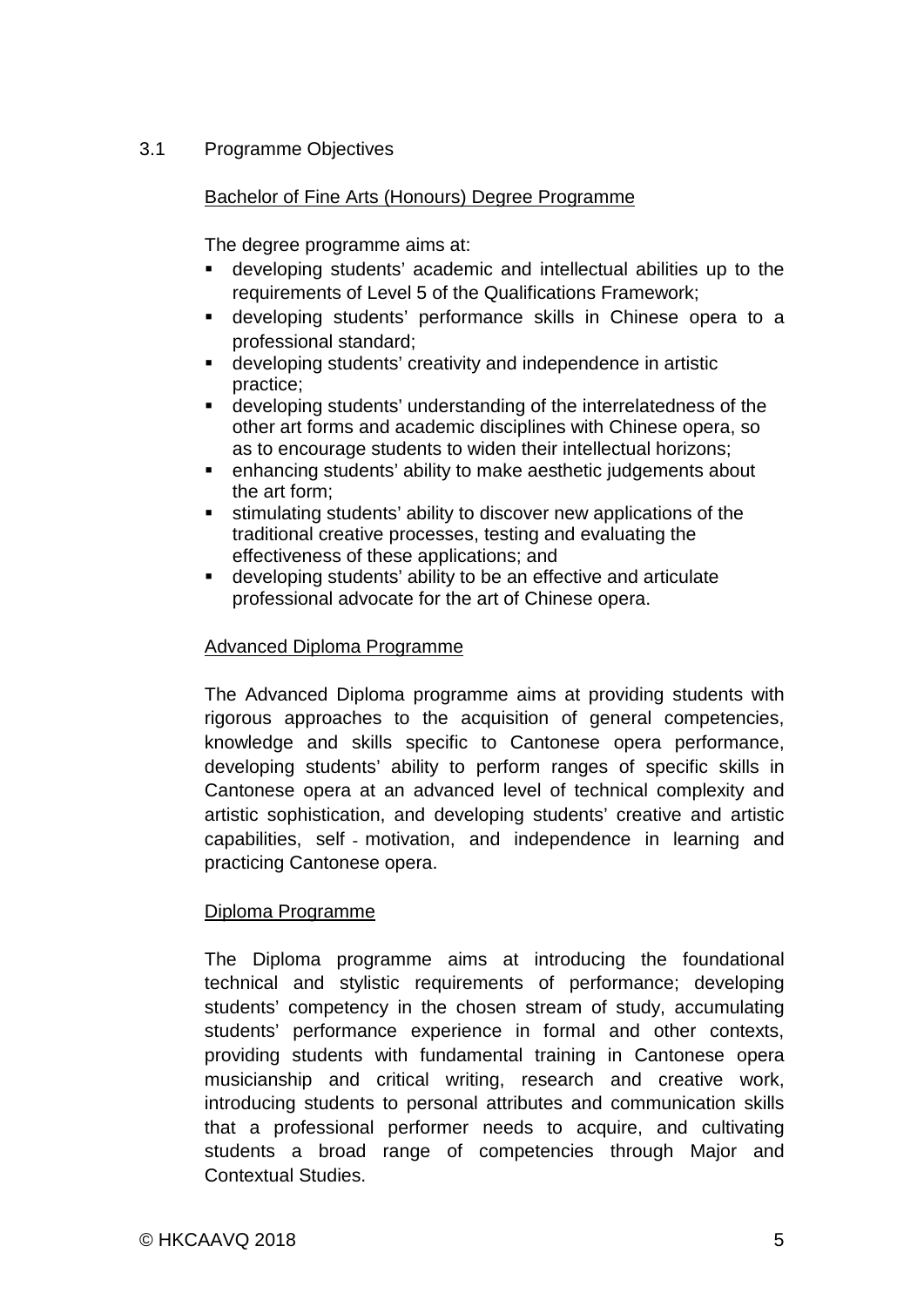## 3.2 Programme Intended Learning Outcomes

#### Bachelor of Fine Arts (Honours) Degree Programme

Bachelor of Fine Arts (Honours) graduates should have ability to:

- apply the technical knowledge and skills of Chinese/Cantonese opera in a variety of functions and contexts including the stage productions, performances, promotion events, academic discourses, and art critiques.
- demonstrate a broad understanding of the historical and social contexts in which Cantonese opera is involved;
- demonstrate a high level of technical and artistic competence in either performance or music;
- apply cognitive and critical thinking and integrate theoretical knowledge with direct applications; and
- apply the technical and artistic skills, language proficiency, problem solving skills, analytical skills, and self‐learning skills to the art form.

#### Advanced Diploma Programme

Advanced Diploma graduates should have ability to

- develop a rigorous approach to the acquisition of a broad knowledge base, with specialist knowledge in Cantonese opera;
- employ a broad range of specialised skills and approaches in response to different tasks professionally;
- apply ranges of routine skills and certain advanced skills that associated with Cantonese opera performance;
- perform a range of repertoire skillfully that meet professional standards; and
- make formal/informal presentation on standard topics in Cantonese opera to audiences.

#### Diploma Programme

Diploma graduates should be able/capable to

- apply technical and comprehensive knowledge and skills in a range of Cantonese opera performances/ events, demonstrating comprehension of relevant theories;
- employ a range of responses to well-defined, but sometimes unfamiliar or unpredictable problems;
- apply a range of routine and well-practice skills associated with Cantonese opera;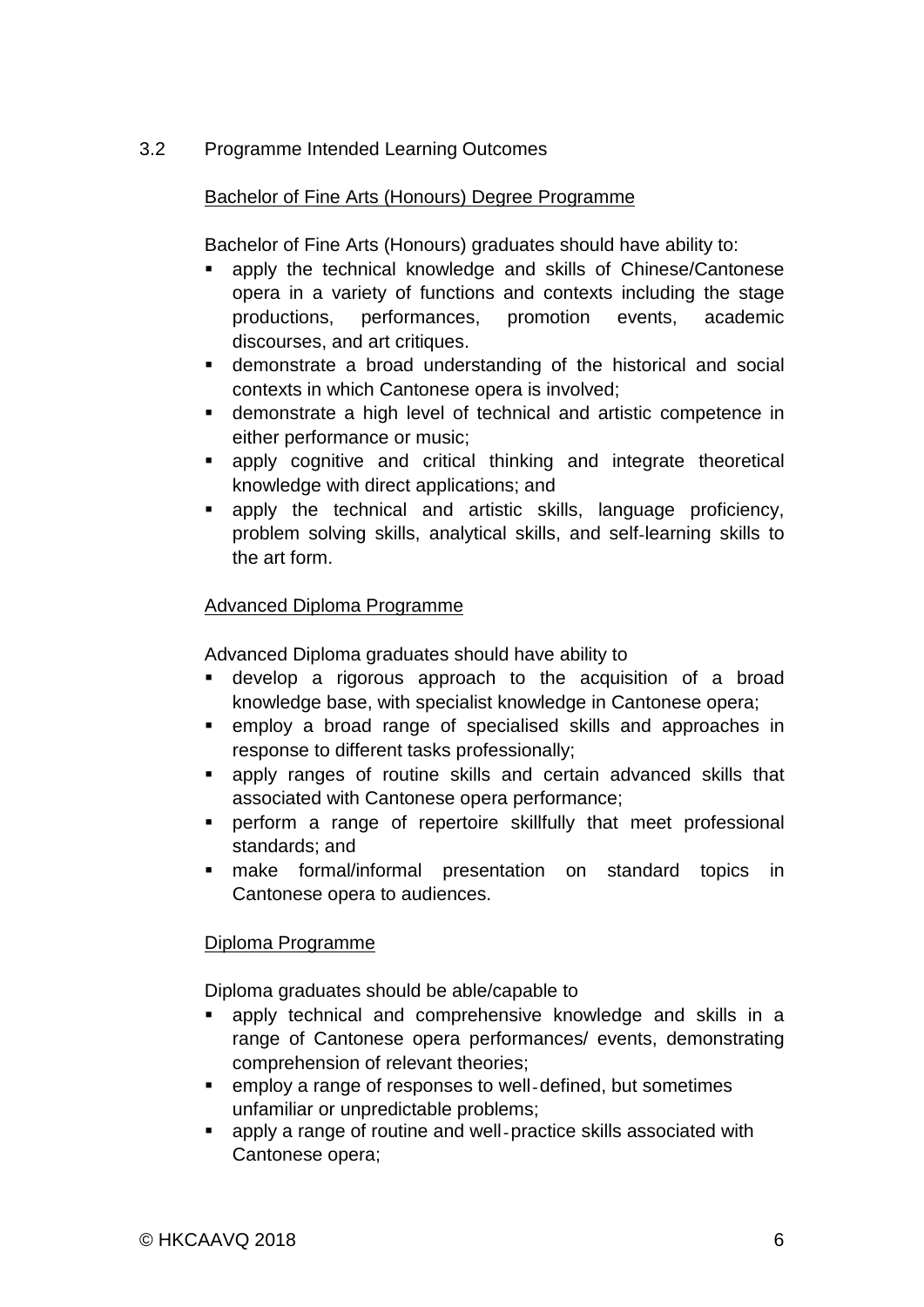- perform tasks in certain (predictable and structured) context that may involve individual interpretation; and
- $\blacksquare$  identify the main concept(s) and idea(s) in different works and contexts and take active role in discussions related to Cantonese opera issues.

|                                | <b>Performance Stream</b> |      |                          |      | <b>Music Stream</b>     |         |                  |         |                          |      |                         |      |
|--------------------------------|---------------------------|------|--------------------------|------|-------------------------|---------|------------------|---------|--------------------------|------|-------------------------|------|
|                                | Dip<br>(Credits)          |      | <b>ADip</b><br>(Credits) |      | <b>BFA</b><br>(Credits) |         | Dip<br>(Credits) |         | <b>ADip</b><br>(Credits) |      | <b>BFA</b><br>(Credits) |      |
| <b>Major</b><br><b>Studies</b> | 38                        | 69%  | 44                       | 80%  | 80                      | 58%     | 36               | 67%     | 42                       | 79%  | 77                      | 57%  |
| <b>Contextual</b><br>Studies   | 17                        | 31%  | 11                       | 20%  | 18                      | 13%     | 18               | 33%     | 11                       | 21%  | 19                      | 14%  |
| Languages                      |                           |      |                          |      | 8                       | 6%      |                  |         |                          |      | 8                       | 6%   |
| Liberal Arts<br>Studies        |                           |      |                          |      | 8                       | 6%      |                  |         |                          |      | 8                       | 6%   |
| <b>School</b>                  |                           |      |                          |      | 14                      | 10%     |                  |         |                          |      | 14                      | 10%  |
| <b>Electives</b>               |                           |      |                          |      |                         |         |                  |         |                          |      |                         |      |
| Academy<br><b>Electives</b>    |                           |      |                          |      | 10                      | 7%      |                  |         |                          |      | 10                      | 7%   |
| Subtotal                       |                           |      |                          |      | 40                      | 29%     |                  |         |                          |      | 40                      | 29%  |
| ∣Total                         | 55                        | 100% | 55                       | 100% | 138                     | 100% 54 |                  | 100% 53 |                          | 100% | 136                     | 100% |

#### 3.3 Programme Structure

#### 3.4 Graduation Requirements

#### Bachelor of Fine Arts (Honours) Degree Programme

Students must:

- pass all required courses;
- accumulate the total number of credits required for the Programme; and
- obtain at the end of the final year of study as well as for the whole programme an overall GPA of 2.0 or above and a Major Study GPA of at least 2.3.

## Advanced Diploma Programme

Students must:

- pass all the required courses stipulated in the curriculum;
- accumulate the total number of credits required;
- obtain a cumulative Programme GPA of 2.0 or above; and
- obtain a Major Study GPA of 2.3 in the final year.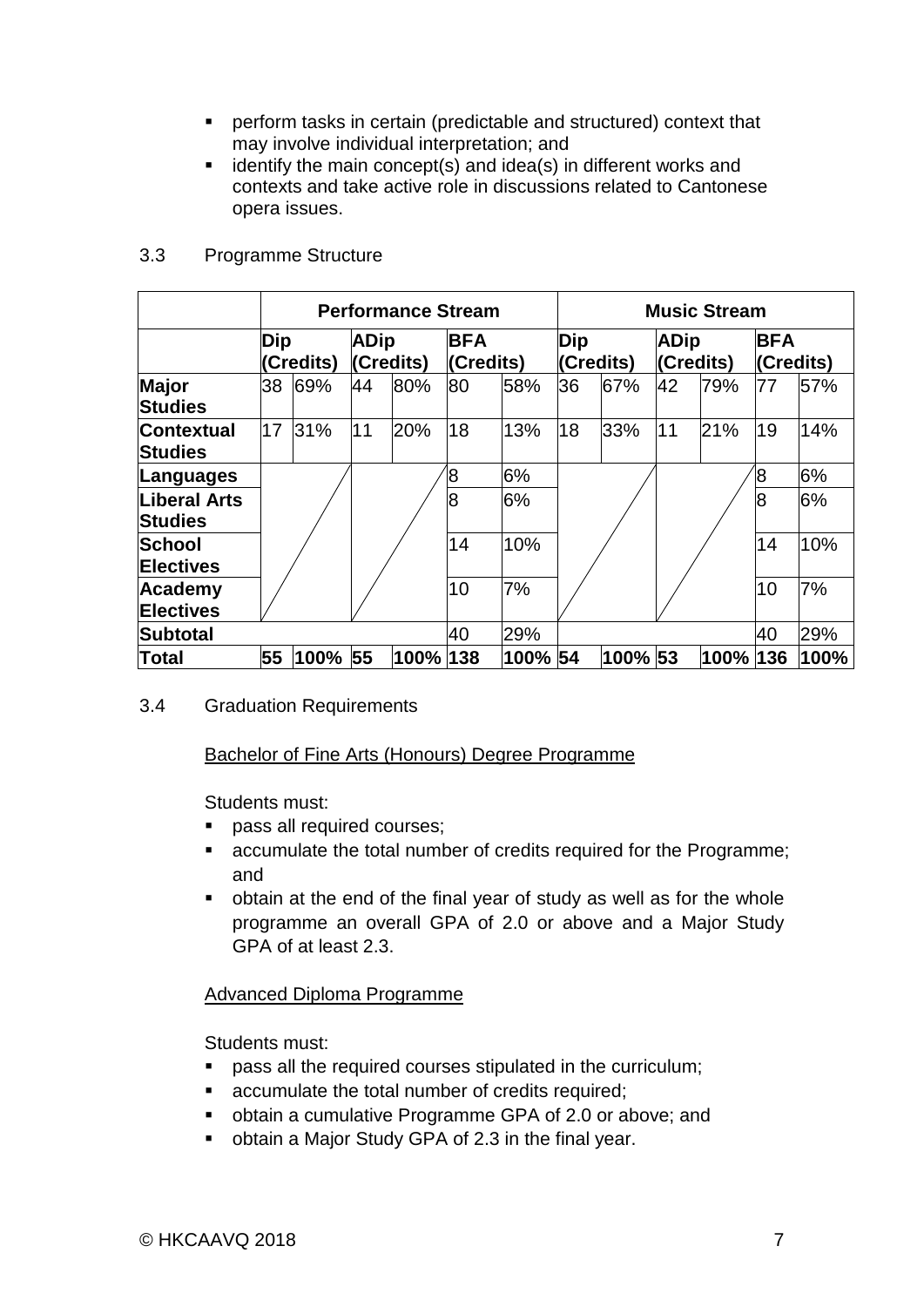#### Diploma Programme

Students must:

- pass all the required courses stipulated in the curriculum;
- accumulate the total number of credits required; and
- obtain a cumulative Programme GPA of 2.0 or above.

#### 3.5 Admission Requirements

#### Bachelor of Fine Arts (Honours) Degree Programme

Applicants should obtain five subject passes in the Hong Kong Diploma of Secondary Education Examination (HKDSE): Chinese and English at Level 3, Mathematics, Liberal Studies and Elective Subjects at Level 2 (or 'attained with distinction' for Applied Learning subject); or an equivalent qualification deemed acceptable by the Academy.

#### Advanced Diploma Programme

- Attained Diploma in Cantonese Opera awarded by the Academy, including the attainment of relevant GPA scores; or an equivalent qualification deemed acceptable by the Academy; or
- Attained one of the following qualifications:
	- (i) Associate Degree/ Higher Diploma from a recognized postsecondary institution or Degree level study; or
	- (ii) Zhuanke (專科) Diploma from Mainland China postsecondary institutions; and
	- (iii) Relevant work and professional experience.

## Diploma Programme

Applicants should obtain Level 2 or above in Chinese Language and Level 2 or above in any other three subjects in Hong Kong Diploma of Secondary Education Examination (HKDSE) (Attained in one Applied Learning subject can be counted towards fulfilling one HKDSE subject requirement); or an equivalent qualification deemed acceptable by the Academy.

#### 3.6 Graduate Profile

Please refer to Appendices 1, 2 and 3.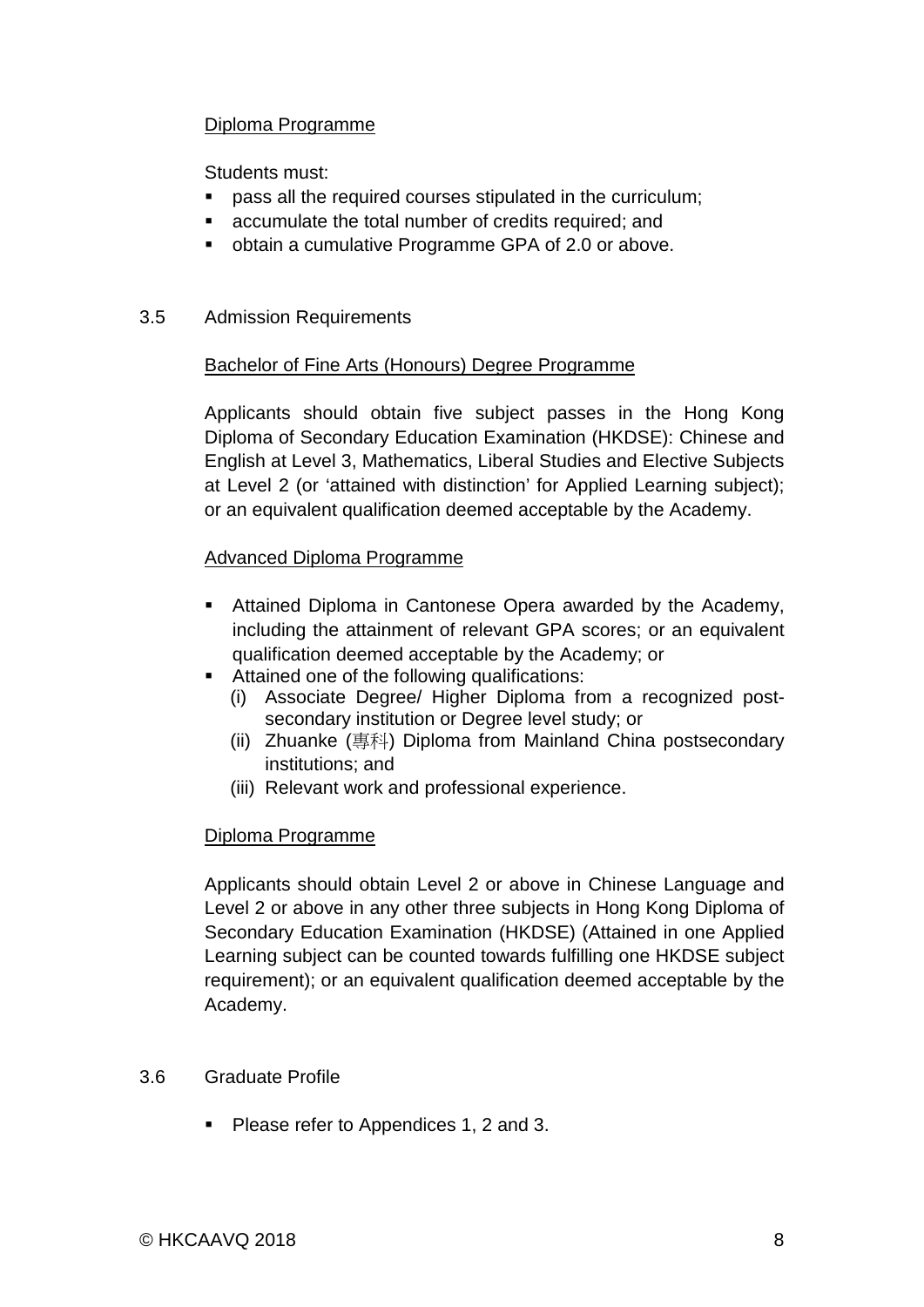## **4. Substantial Change**

4.1 HKCAAVQ may vary or withdraw the Accreditation Report if it is satisfied that any of the grounds set out in section 5 (2) of the AAVQO apply. This includes where HKCAAVQ is satisfied that the Operator is no longer competent to achieve the relevant objectives and/or the Programme no longer meets the standard to achieve the relevant objectives as claimed by the Operator (whether by reference to the Operator's failure to fulfil any conditions and/or comply with any restrictions stipulated in this Accreditation Report or otherwise) or where at any time during the validity period there has/have been substantial change(s) introduced by the Operator after HKCAAVQ has issued the accreditation report(s) to the Operator and which has/have not been approved by HKCAAVQ. Please refer to the '*Guidance Notes on Substantial Change to Accreditation Status*' in seeking approval for proposed changes. These Guidance Notes can be downloaded from the HKCAAVQ website. The accreditation status of the Operator and/or Programme will lapse immediately upon the expiry of the validity period or upon the issuance of a notice of withdrawal of the Accreditation Report.

## **5. Qualifications Register**

- 5.1 Qualifications accredited by HKCAAVQ are eligible for entry into the Qualifications Register (QR) at [http://www.hkqr.gov.hk](http://www.hkqr.gov.hk/) for recognition under the Qualifications Framework (QF). The Operator should apply separately to have their quality-assured qualifications entered into the QR.
- 5.2 Only learners who commence the study of the named accredited learning programme during the validity period and who have graduated with the named qualification listed in the QR will be considered to have acquired a qualification recognised under the QF.

Report No.: 18/16 File Reference: 37/26/02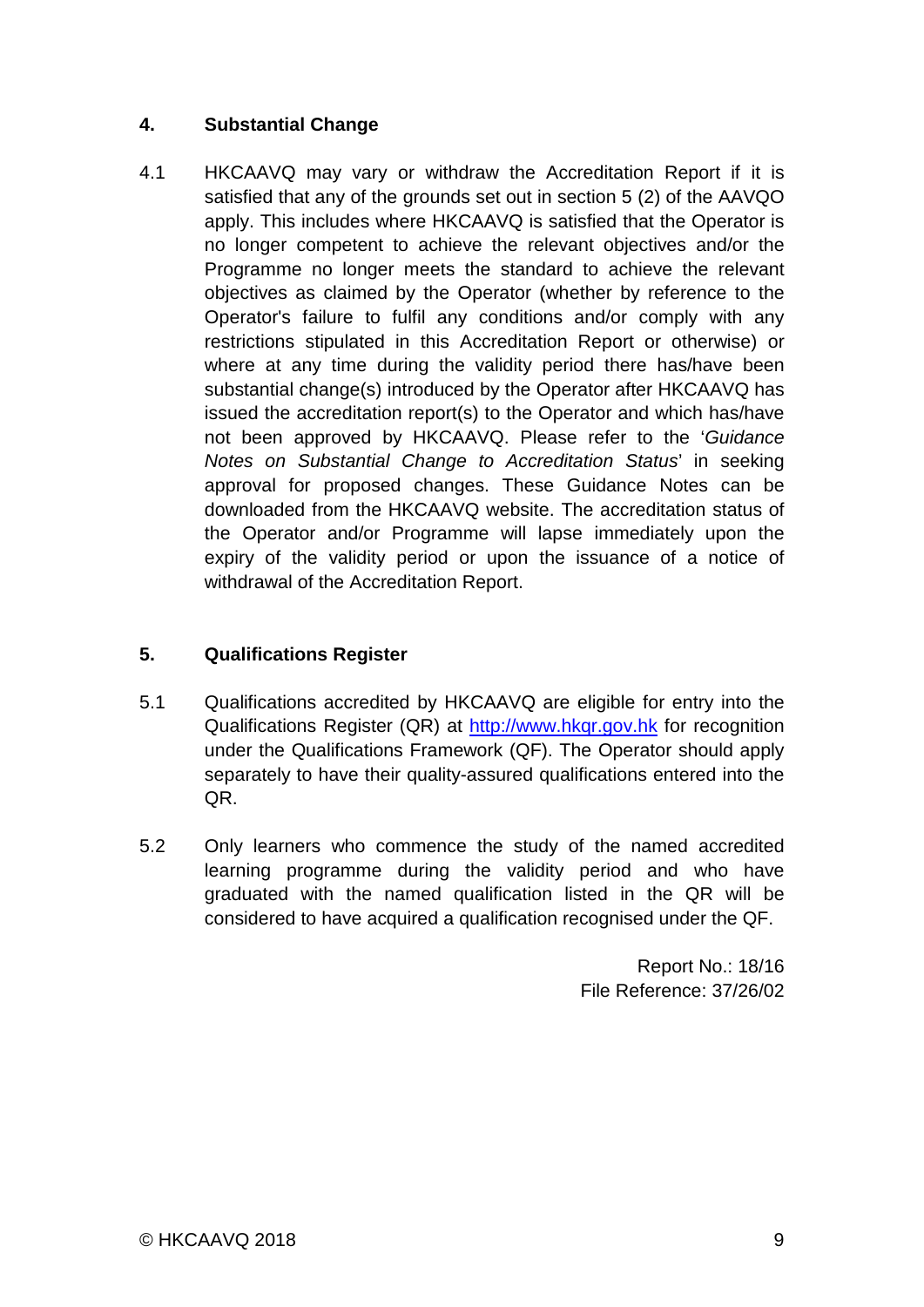## **Graduate Profile of Bachelor of Fine Arts (Honours) Degree in Chinese Opera Programme**

| <b>Qualification Title</b>   | Bachelor of Fine Arts (Honours) in Chinese Opera                 |  |  |
|------------------------------|------------------------------------------------------------------|--|--|
|                              | (Cantonese Opera Music)                                          |  |  |
|                              | 戲曲藝術學士 (榮譽) (粵劇音樂)                                               |  |  |
|                              |                                                                  |  |  |
|                              | Bachelor of Fine Arts (Honours) in Chinese Opera                 |  |  |
|                              | (Cantonese Opera Performance)                                    |  |  |
|                              | 戲曲藝術學士 (榮譽) (粵劇表演)                                               |  |  |
| <b>Qualification Type</b>    | <b>Bachelor Degree</b>                                           |  |  |
| <b>QF Level</b>              | 5                                                                |  |  |
| <b>Primary Area of Study</b> | Arts, Design and Performing Arts                                 |  |  |
| and Training                 |                                                                  |  |  |
| Sub-area (Primary            | <b>Performing Arts</b>                                           |  |  |
| <b>Area of Study and</b>     |                                                                  |  |  |
| Training)                    |                                                                  |  |  |
| <b>Other Area of Study</b>   | <b>NIL</b>                                                       |  |  |
| and Training                 |                                                                  |  |  |
| <b>Sub-area (Other Area</b>  | <b>NIL</b>                                                       |  |  |
| of Study and Training)       |                                                                  |  |  |
| Programme                    | The degree programme aims at:                                    |  |  |
| <b>Objectives</b>            | developing students' academic and intellectual<br>$\bullet$      |  |  |
|                              | abilities up to the requirements of Level 5 of the               |  |  |
|                              | <b>Qualifications Framework;</b>                                 |  |  |
|                              | developing students' performance skills in Chinese<br>$\bullet$  |  |  |
|                              | opera to a professional standard;                                |  |  |
|                              | developing students' creativity and independence in<br>$\bullet$ |  |  |
|                              | artistic practice;                                               |  |  |
|                              | developing<br>students' understanding<br>the<br>0f<br>$\bullet$  |  |  |
|                              | interrelatedness of the other art forms and academic             |  |  |
|                              | disciplines with Chinese opera, so as to encourage               |  |  |
|                              | students to widen their intellectual horizons;                   |  |  |
|                              | enhancing students' ability to<br>aesthetic<br>make              |  |  |
|                              | judgements about the art form;                                   |  |  |
|                              | stimulating students' ability to discover<br>new                 |  |  |
|                              | applications of the traditional creative processes,              |  |  |
|                              | testing and evaluating the effectiveness of these                |  |  |
|                              | applications; and                                                |  |  |
|                              | developing students' ability to be an effective and              |  |  |
|                              | articulate professional advocate for the art of Chinese          |  |  |
|                              | opera.                                                           |  |  |
|                              |                                                                  |  |  |
|                              |                                                                  |  |  |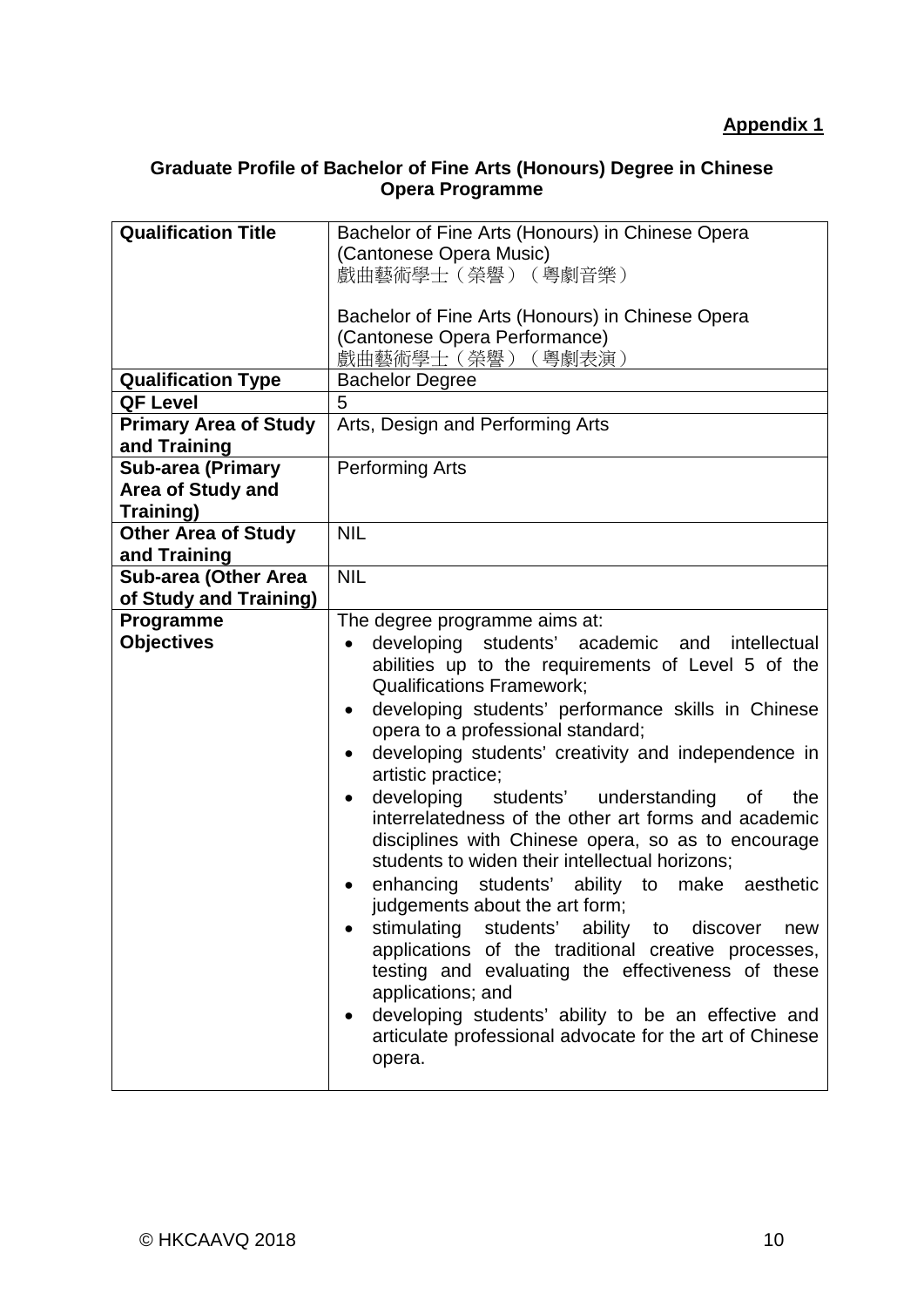| <b>Programme Intended</b>                       | BFA (Hons) graduates should have ability to:                                                                                                                                                                                                                                                                                                                                                                                                                                                                                                                                                                                                                                                                                                                                    |
|-------------------------------------------------|---------------------------------------------------------------------------------------------------------------------------------------------------------------------------------------------------------------------------------------------------------------------------------------------------------------------------------------------------------------------------------------------------------------------------------------------------------------------------------------------------------------------------------------------------------------------------------------------------------------------------------------------------------------------------------------------------------------------------------------------------------------------------------|
| <b>Learning Outcomes</b>                        | 1. Apply the technical knowledge and skills of<br>Chinese/Cantonese opera in a variety of functions<br>including the stage<br>contexts<br>productions,<br>and<br>performances,<br>promotion<br>events,<br>academic<br>discourses, and art critiques.<br>Demonstrate a broad understanding of the historical<br>2.<br>and social contexts in which Cantonese opera is<br>involved;<br>3. Demonstrate a high level of technical and artistic<br>competence in either performance or music;<br>Apply cognitive and critical thinking and integrate<br>4.<br>theoretical knowledge with direct applications; and<br>Apply the technical and artistic skills, language<br>5.<br>proficiency, problem solving skills, analytical skills,<br>and self-learning skills to the art form. |
| <b>Education Pathways</b>                       | The Bachelor of Fine Arts (Honours) Degree in Chinese<br>Programme is a comprehensive<br>degree<br>Opera<br>programme with an emphasis on developing students'<br>potential and consolidating their practical, context studies,<br>liberal arts studies, and language trainings in Chinese<br>opera performances. The programme can lead to further<br>professional-level performance studies.                                                                                                                                                                                                                                                                                                                                                                                  |
| <b>Employment</b><br><b>Pathways</b>            | Graduates with the qualification could pursue a career in<br>the performing arts industry as performers, musicians,<br>composers, arts administrators or instrumental instructors,<br>etc.                                                                                                                                                                                                                                                                                                                                                                                                                                                                                                                                                                                      |
| <b>Minimum Admission</b><br><b>Requirements</b> | Applicants should obtain five subject passes in the Hong<br>Kong Diploma of Secondary Education Examination<br>(HKDSE): Chinese and English at Level 3, Mathematics,<br>Liberal Studies and Elective Subjects at Level 2 (or<br>'attained with distinction' for Applied Learning subject); or<br>an equivalent qualification deemed acceptable by the<br>Academy.                                                                                                                                                                                                                                                                                                                                                                                                               |
| <b>Operator</b>                                 | The Hong Kong Academy for Performing Arts<br>香港演藝學院                                                                                                                                                                                                                                                                                                                                                                                                                                                                                                                                                                                                                                                                                                                             |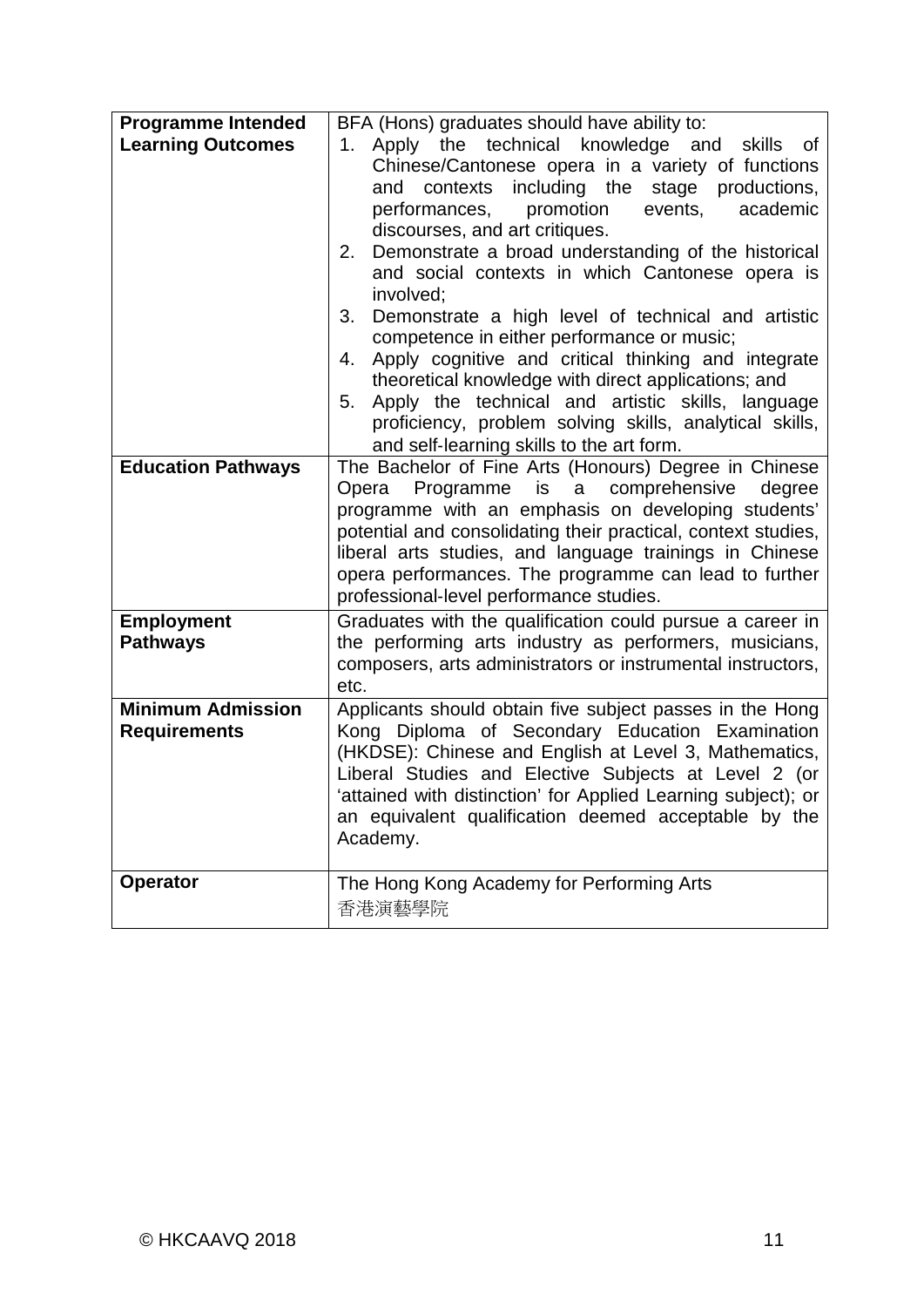## **Appendix 2**

# **Graduate Profile of Advanced Diploma in Cantonese Opera**

| <b>Qualification Title</b>    | Advanced Diploma in Cantonese Opera<br>粵劇高等文憑                                                                  |
|-------------------------------|----------------------------------------------------------------------------------------------------------------|
| <b>Qualification Type</b>     | <b>Advanced Diploma</b>                                                                                        |
| <b>QF Level</b>               | 4                                                                                                              |
| <b>Primary Area of Study</b>  | Arts, Design and Performing Arts                                                                               |
| and Training                  |                                                                                                                |
| <b>Sub-area (Primary Area</b> | <b>Performing Arts</b>                                                                                         |
| of Study and Training)        |                                                                                                                |
| <b>Other Area of Study</b>    | <b>NIL</b>                                                                                                     |
| and Training                  |                                                                                                                |
| Sub-area (Other Area of       | <b>NIL</b>                                                                                                     |
| <b>Study and Training)</b>    |                                                                                                                |
| <b>Programme Objectives</b>   | The Advanced Diploma programme aims at providing                                                               |
|                               | students with rigorous approaches to the acquisition of                                                        |
|                               | general competencies, knowledge and skills specific to                                                         |
|                               | Cantonese opera performance, developing students'                                                              |
|                               | ability to perform ranges of specific skills in Cantonese                                                      |
|                               | opera at an advanced level of technical complexity and                                                         |
|                               | artistic sophistication, and developing students' creative                                                     |
|                               | capabilities,<br>self-motivation,<br>artistic<br>and<br>and                                                    |
|                               | independence in learning and practicing Cantonese                                                              |
| <b>Programme Intended</b>     | opera.                                                                                                         |
| <b>Learning Outcomes</b>      | Advanced Diploma graduates should have ability to<br>Develop a rigorous approach to the acquisition of a<br>1. |
|                               | broad knowledge base, with specialist knowledge in                                                             |
|                               | Cantonese opera;                                                                                               |
|                               | Employ a broad range of specialised skills and<br>2.                                                           |
|                               | approaches in<br>different<br>response<br>to<br>tasks                                                          |
|                               | professionally;                                                                                                |
|                               | Apply ranges of routine skills and certain advanced<br>3.                                                      |
|                               | that associated<br><b>skills</b><br>with<br>Cantonese<br>opera                                                 |
|                               | performance;                                                                                                   |
|                               | Perform a range of repertoire skillfully that meet<br>4.                                                       |
|                               | professional standards; and                                                                                    |
|                               | Make formal/informal presentation on standard<br>5.                                                            |
|                               | topics in Cantonese opera to audiences.                                                                        |
| <b>Education Pathways</b>     | The Advanced Diploma programme provides students                                                               |
|                               | with professional training to become proficient<br>- in                                                        |
|                               | applying their artistic knowledge<br>and<br>skills<br>in.                                                      |
|                               | performances, developing their own approaches, as well                                                         |
|                               | as meeting professional standard in Cantonese opera                                                            |
|                               | profession.                                                                                                    |
| <b>Employment Pathways</b>    | Graduates with the qualification could<br>pursue<br>a                                                          |
|                               | performance career in the performing arts industry                                                             |
|                               | especially for Cantonese Opera professions.                                                                    |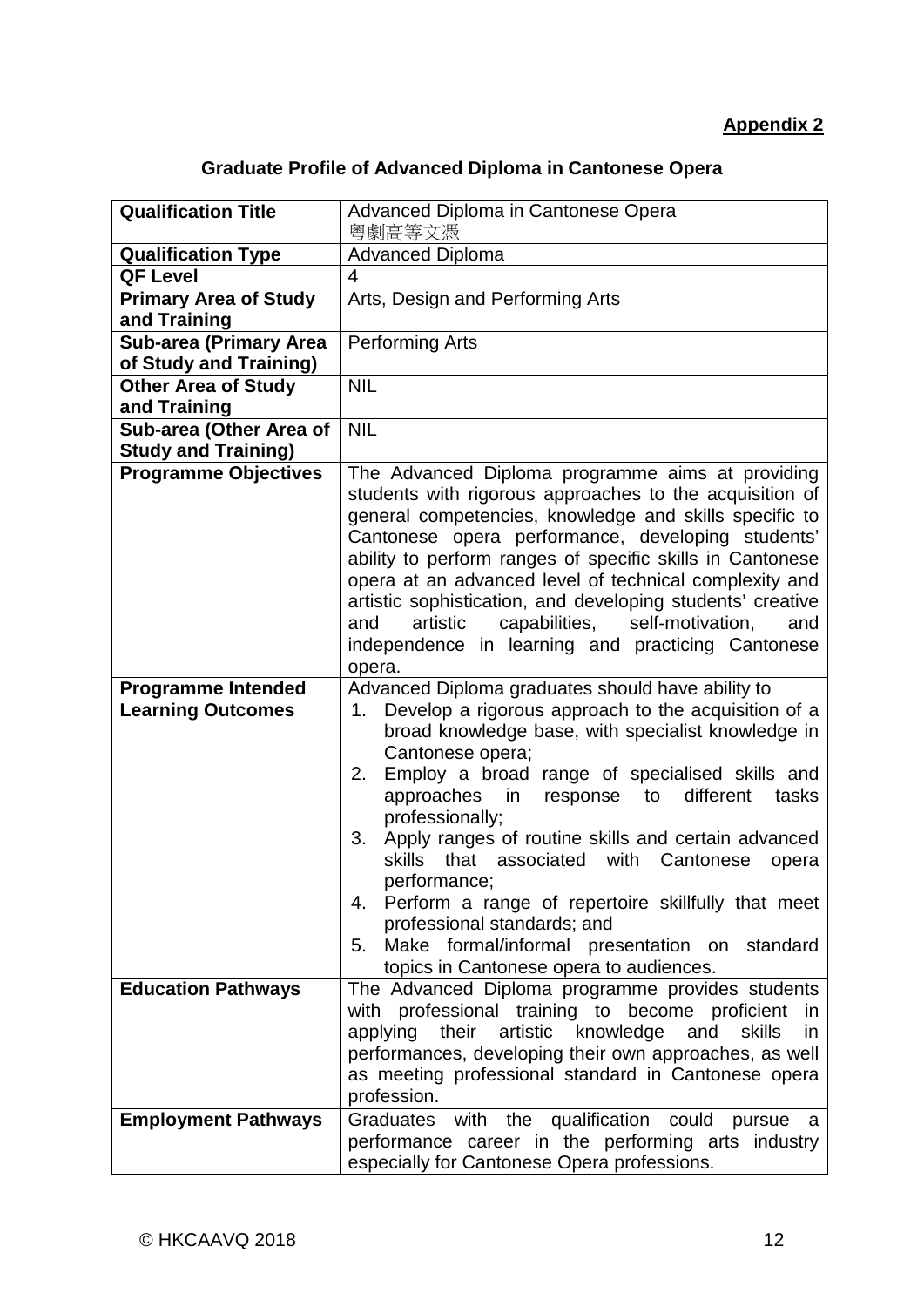| <b>Minimum Admission</b> | The admission requirement for the Advanced Diploma is                                                                                                                                                                                                                                                                                                                                                                                    |  |  |
|--------------------------|------------------------------------------------------------------------------------------------------------------------------------------------------------------------------------------------------------------------------------------------------------------------------------------------------------------------------------------------------------------------------------------------------------------------------------------|--|--|
| <b>Requirements</b>      | as follows:<br>1) Attained Diploma in Cantonese Opera awarded<br>by the Academy, including the attainment of<br>relevant GPA scores; or an equivalent<br>qualification deemed acceptable by the Academy;<br>or<br>2) Attained one of the following qualifications:<br>a) Associate Degree/ Higher Diploma from a<br>recognized post-secondary institution<br>or<br>Degree level study; or<br>b) Zhuanke (專科) Diploma from Mainland China |  |  |
|                          | postsecondary institutions; and<br>c) Relevant work and professional experience.                                                                                                                                                                                                                                                                                                                                                         |  |  |
| <b>Operator</b>          | The Hong Kong Academy for Performing Arts<br>香港演藝學院                                                                                                                                                                                                                                                                                                                                                                                      |  |  |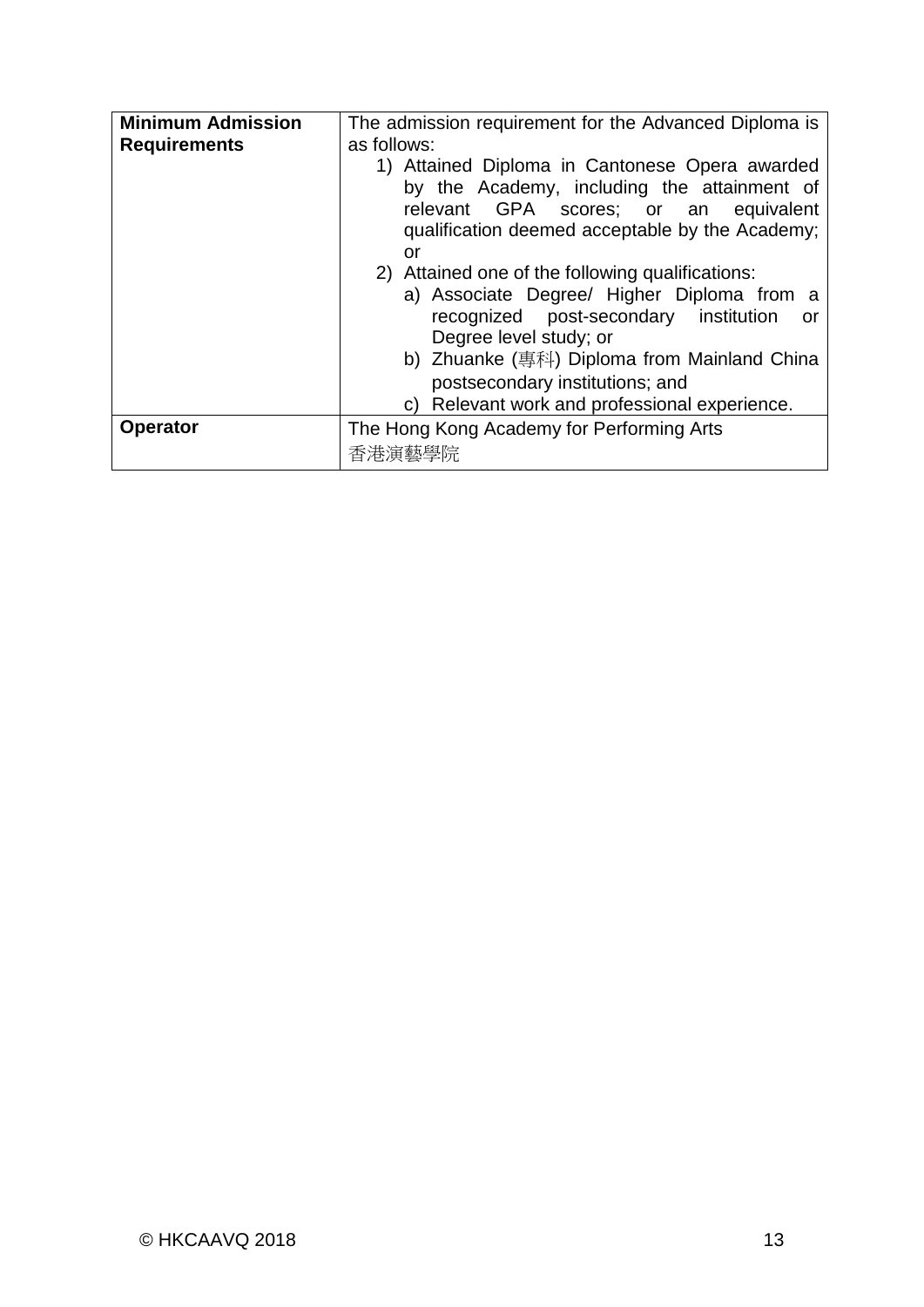## **Appendix 3**

# **Graduate Profile of Diploma in Cantonese Opera**

| <b>Qualification Title</b>   | Diploma in Cantonese Opera<br>粵劇文憑                                                                                  |
|------------------------------|---------------------------------------------------------------------------------------------------------------------|
| <b>Qualification Type</b>    | Diploma                                                                                                             |
| <b>QF Level</b>              | 3                                                                                                                   |
| <b>Primary Area of Study</b> | Arts, Design and Performing Arts                                                                                    |
| and Training                 |                                                                                                                     |
| Sub-area (Primary            | <b>Performing Arts</b>                                                                                              |
| <b>Area of Study and</b>     |                                                                                                                     |
| <b>Training)</b>             |                                                                                                                     |
| <b>Other Area of Study</b>   | <b>NIL</b>                                                                                                          |
| and Training                 |                                                                                                                     |
| <b>Sub-area (Other Area</b>  | <b>NIL</b>                                                                                                          |
| of Study and Training)       |                                                                                                                     |
| Programme                    | Diploma programme aims at introducing<br>the<br>The                                                                 |
| <b>Objectives</b>            | foundational technical and<br>stylistic<br>requirements of                                                          |
|                              | performance; developing students' competency in the                                                                 |
|                              | chosen<br>of<br>study, accumulating<br>stream<br>students'<br>performance experience in formal and other contexts,  |
|                              | providing students with fundamental training in Cantonese                                                           |
|                              | opera musicianship and critical writing, research and                                                               |
|                              | creative work, introducing students to personal attributes                                                          |
|                              | and communication skills that a professional performer                                                              |
|                              | needs to acquire, and cultivating students a broad range of                                                         |
|                              | competencies through Major and Contextual Studies.                                                                  |
| <b>Programme Intended</b>    | Diploma graduates should be able/capable to                                                                         |
| <b>Learning Outcomes</b>     | Apply technical and comprehensive knowledge and<br>1.                                                               |
|                              | skills<br>Cantonese<br>ranges<br>of<br>opera<br>in.<br>a                                                            |
|                              | performances/events, demonstrating comprehension                                                                    |
|                              | of relevant theories;                                                                                               |
|                              | Employ a range of responses to well-defined, but<br>2.                                                              |
|                              | sometimes unfamiliar or unpredictable problems;                                                                     |
|                              | Apply a range of routine and well-practice skills<br>3.                                                             |
|                              | associated with Cantonese opera;                                                                                    |
|                              | Perform tasks in certain (predictable and structured)<br>4.                                                         |
|                              | context that may involve individual interpretation; and                                                             |
|                              | Identify the main concept(s) and idea(s) in different<br>5.                                                         |
|                              | works and contexts, and take active role in discussions                                                             |
|                              | related to Cantonese opera issues.                                                                                  |
|                              |                                                                                                                     |
| <b>Education Pathways</b>    | The Diploma programme provides students with foundation<br>training to become proficient in applying their artistic |
|                              | knowledge and skills in performances as well as meeting                                                             |
|                              | professional standard in Cantonese opera profession. The                                                            |
|                              | lead to further professional-level<br>programme<br>can                                                              |
|                              | performance studies.                                                                                                |